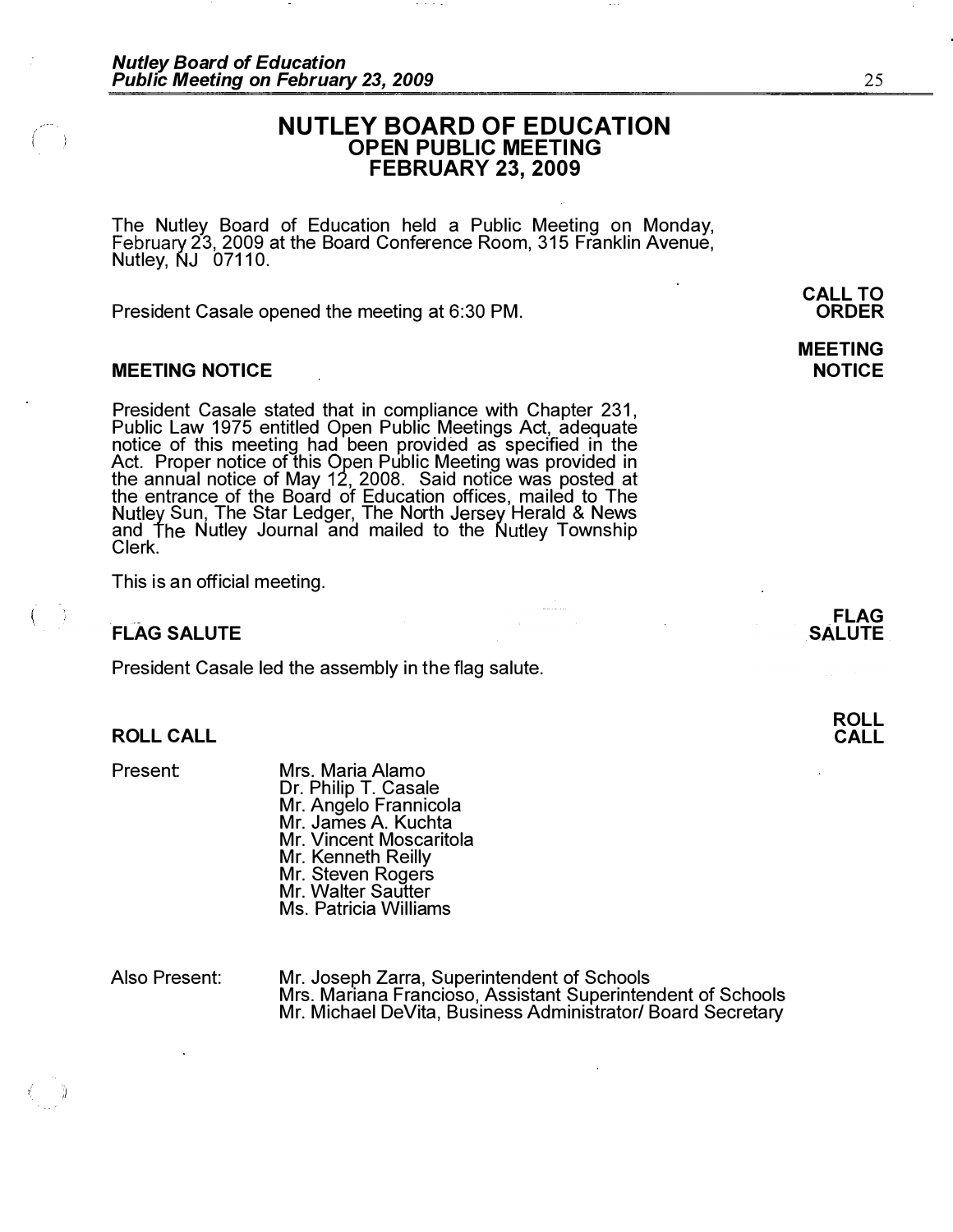# **MOTION TO ADJOURN TO EXECUTIVE SESSION**

At 6:35 PM Trustee Reilly moved, and Trustee Kuchta seconded, the following resolution:

WHEREAS, the Board of Education will be discussing matters exempt from public discussion pursuant to N.J.S.A. 10:4-12,

NOW, THEREFORE, BE IT RESOLVED that the Board of Education recess to Closed Executive Session at this time to discuss the following:

Legal Issues

BE IT FURTHER RESOLVED that the results of the discussions will be made public by inclusion on the agenda of a subsequent meeting of the Boara of Education or when the reasons for discussing such matters in closed session no longer exist.

The motion was approved by voice vote.

# RECONVENE MEETING **RECONVENE**

At 8:05 PM Trustee . Frannicola moved, Trustee Alamo seconded, and the Board unanimously approved by voice vote a motion to reconvene the public meeting.

The meeting reconvened in the JHWMS Auditorium located at 325 Franklin Avenue, Nutley, NJ.

# **FLAG SALUTE**

President Casale led the assembly in the flag salute.

# ROLL CALL

| Present:      | Mrs. Maria Alamo<br>Mr. Angelo Frannicola<br>Mr. James A. Kuchta<br>Mr. Vincent Moscaritola<br>Mr. Kenneth Reilly<br>Mr. Steve Rogers<br>Mr. Walter Sautter<br>Ms. Patricia Williams<br>Dr. Philip T. Casale  |
|---------------|---------------------------------------------------------------------------------------------------------------------------------------------------------------------------------------------------------------|
| Also Present: | Mr. Joseph Zarra, Superintendent of Schools<br>Mrs. Mariana Francioso, Assistant Superintendent of Schools<br>Mr. Michael DeVita, Business Administrator/ Board Secretary<br>Mr. Frank Pomaco, Board Attorney |



# EXECUTIVE<br>SESSION

FLAG **SALUTE**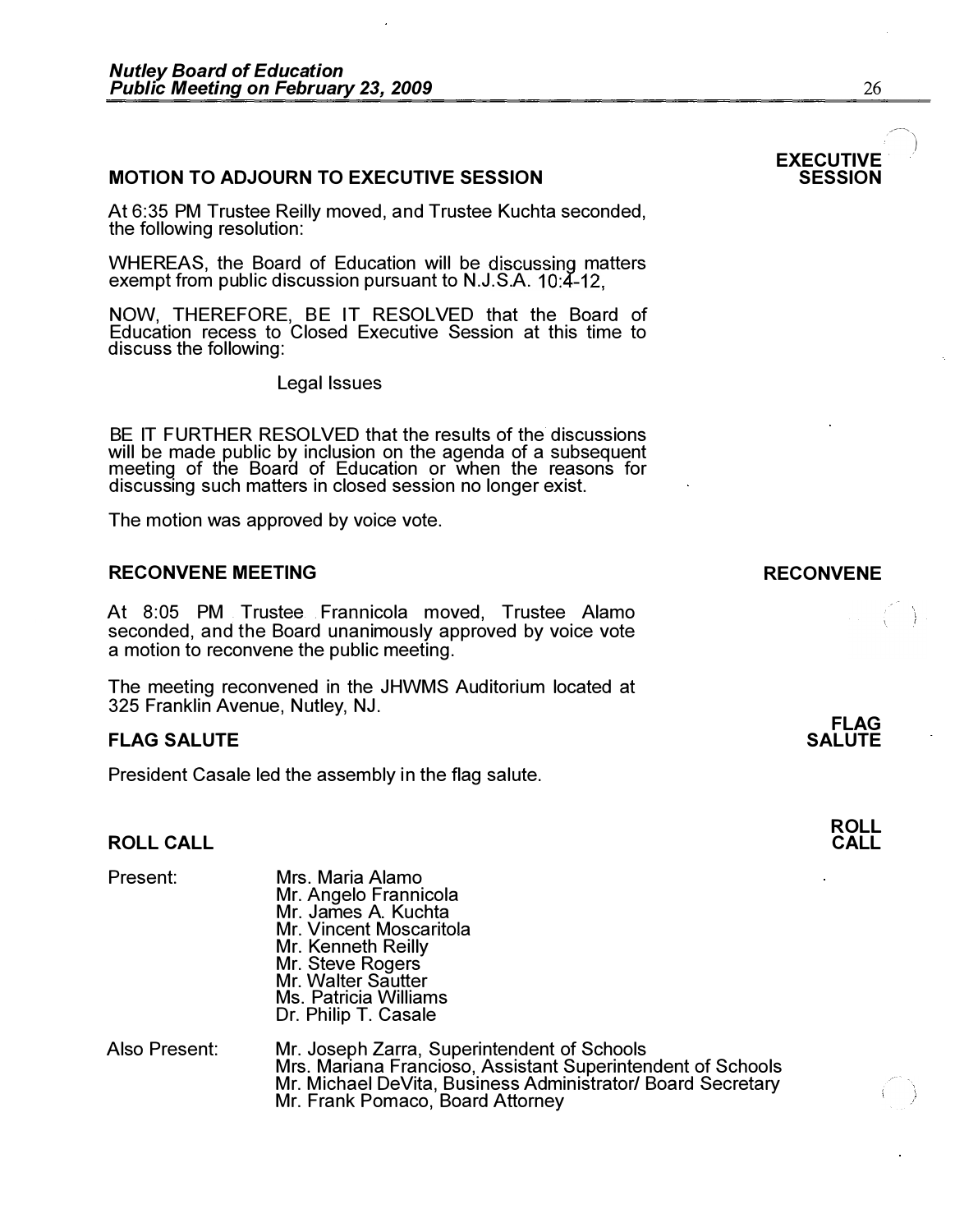# **APPROVAL OF MINUTES**

 $(\Box)$ 

. *I* '

BE IT RESOLVED that the Board of Education approves the following minutes:

|                  | February 9, 2009 - Open Public Meeting                                                |
|------------------|---------------------------------------------------------------------------------------|
| February 9, 2009 | - Closed Executive Session                                                            |
| February 2, 2009 | - Open Public Meeting                                                                 |
| February 2, 2009 | - Closed Executive Session                                                            |
|                  | January 26, 2009 - Open Public Meeting<br>January 26, 2009 - Closed Executive Session |
|                  |                                                                                       |

Trustee Kuchta moved, Trustee Sautter seconded, and the Board minutes were unanimously approved.

# **RECOGNITION OF AWARDS**

Special awards were given to students for both their academic and athletic achievements. Schedule A, which has the list of students, is appended to the minutes of this meeting.

# RECESS MEETING

At 8:47 PM upon the suggestion of President Casale, Trustee Frannicola moved, Trustee Alamo seconded, and the Board unanimously approved by voice vote a motion to recess.

#### RECONVENE MEETING

At 9:00 PM Trustee Kuchta moved, Trustee Frannicola seconded, and the Board unanimously approved by voice to reconvene the meeting.

# CORRESPONDENCE

A thank-you note from The Taylor's for the Board's expression of sympathy on the passing of their mother Loretta Taylor.

# SUPERINTENDENT'S REPORT

Mr. Zarra presented the Superintendent's Report dated February 23, 2009, Schedule A, which is appended to the minutes of this meeting, and briefly summarized its contents.

# BOARD SECRETARY'S REPORT

Mr. DeVita spoke about the 2009-2010 School Budget that is being reviewed and mentioned that the Board is looking to improve the functions of the district to be more effective and efficient.

**CORRESPONDENCE** 

# SUPT'S REPORT A



REPORT

SECRETARY'S



RECONVENE

RECOGNITION OF A AWARDS

**MINUTES** 

27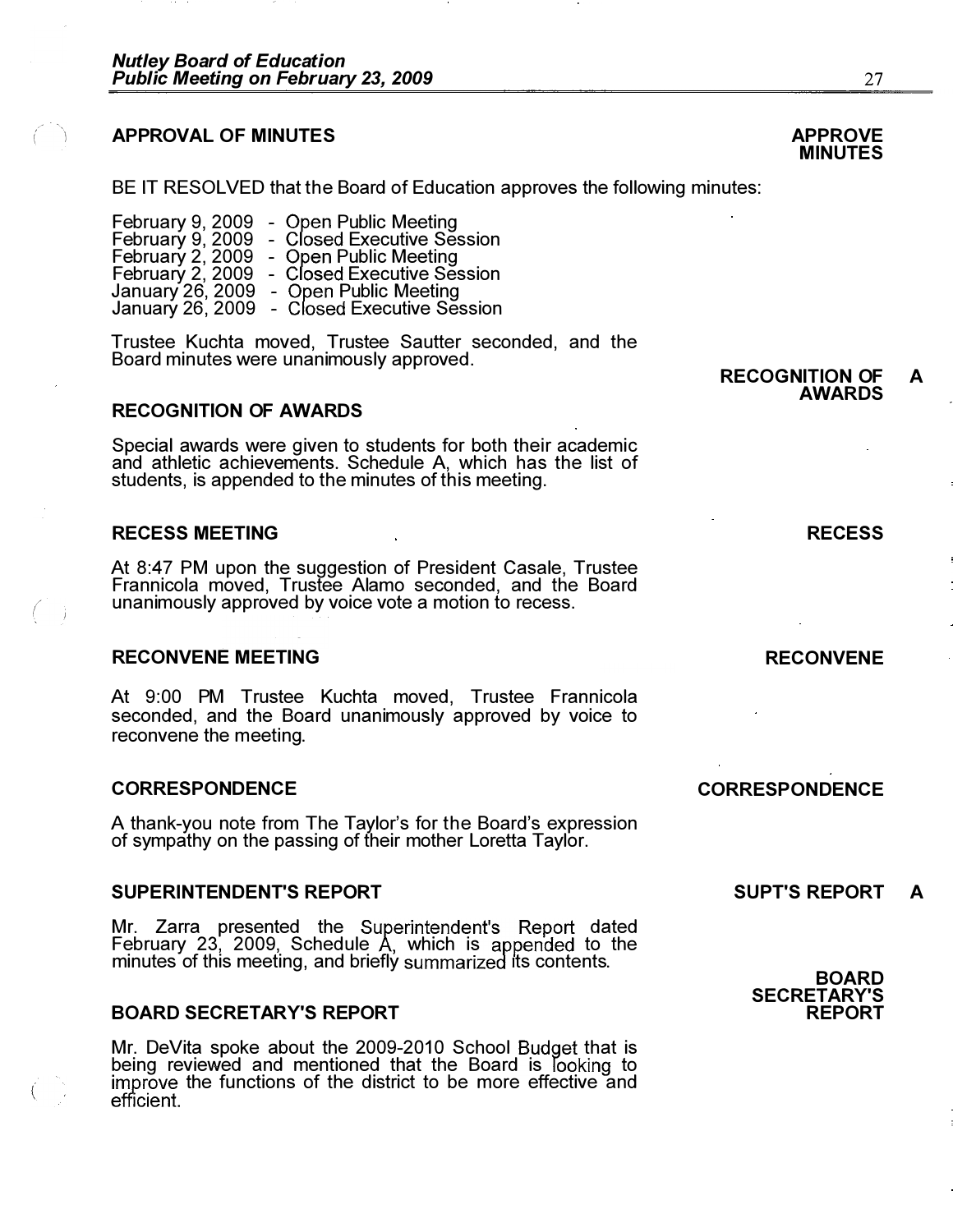# COMMITTEE REPORTS

Trustee Rogers - Volunteer Committee

President Casale denied allegations of Item #5 of the OFAC Report and he instructed his attorney to send the entire document to the School Ethics Commission. He then called for a motion from the floor for the Board to do the same.

Trustee Rogers made a motion, and Trustee Kuchta seconded, that this report be sent to the State School Ethics Commission for review.

Upon being put to a roll call vote the motion was unanimously approved by the Board.

Mr. Pomaco said that the Board needs to structure a corrective action plan and the results would be presented to the public at the March 9, 2009 meeting.

# HEARING OF CITIZENS (Resolutions Only)

Resident Terry Quirk, representative for the Nutley Parent Advocacy Network, addressed the Board and asked if both Nutley and Bloomfield school districts would review the curriculum for the joint venture alternative school.

# SUPERINTENDENT'S RESOLUTIONS

Trustee Frannicola moved, and Trustee Reilly seconded, a motion that the Board approves the Superintendent's Resolutions numbers 1 through 10 as listed below.

The Superintendent's Resolutions numbers 1 through 10 were approved by roll call vote with the following exception:

> 1. Trustee Moscaritola abstained on Resolution No. 9 -Extra Compensation.

#### 1. RETIREMENT - Teacher

BE IT RESOLVED that the Board of Education approves the acceptance of the retirement of Mrs. Arlene J. Orenstein, high school teacher, effective July 1, 2009.

#### 2. RETIREMENT - Administrative Assistant

BE IT RESOLVED that the Board of Education approves the acceptance of the retirement of Mrs. Joyce Marando, Administrative Assistant to the Assistant Superintendent, effective July 1, 2009.

# RESOLUTIONS

SUPT'S

# RETIREMENT TEACHER

# RETIREMENT ADMIN. ASSISTANT

**COMMITTEE** REPORTS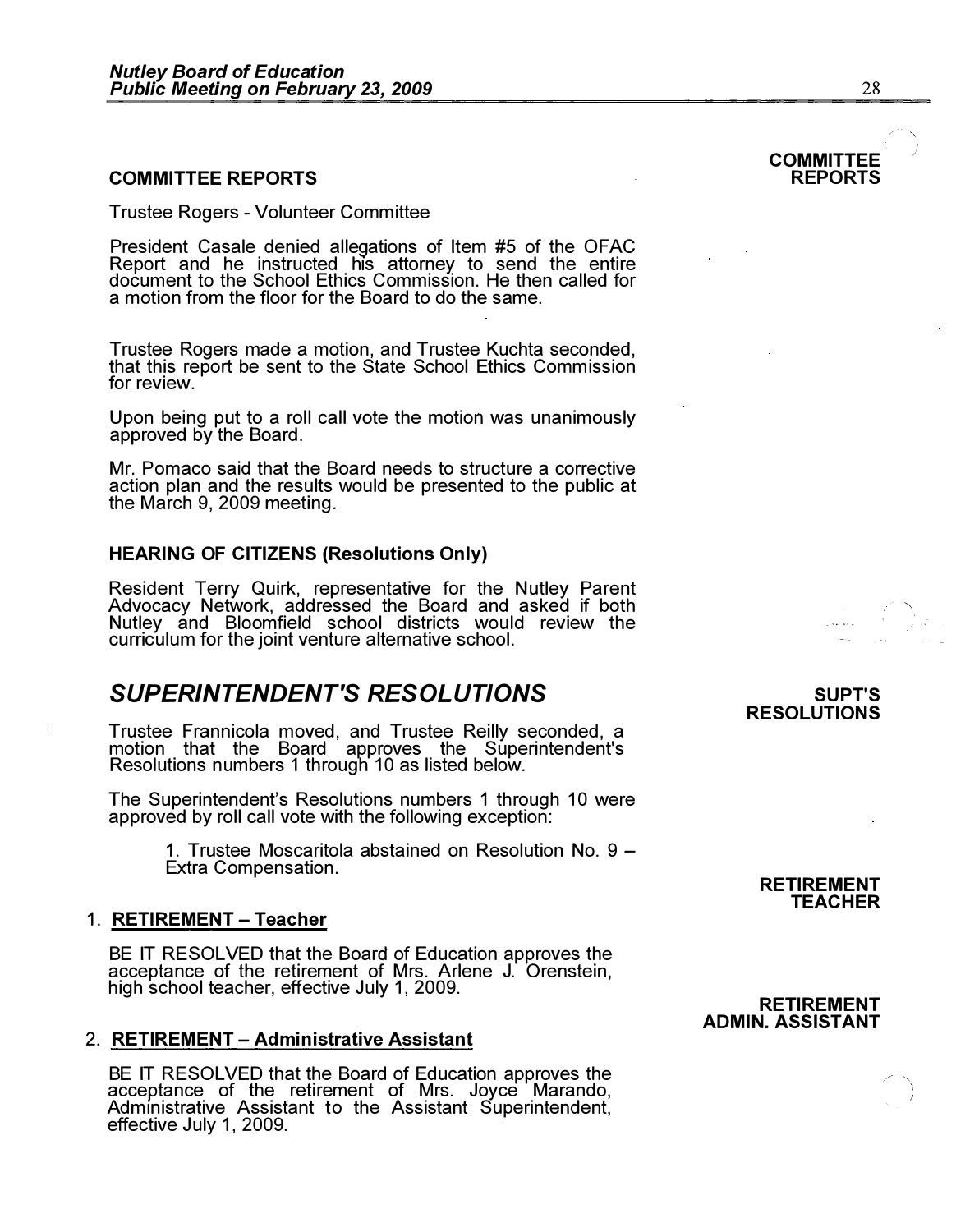# $\qquad \qquad$ 3. RESIGNATION - Athletics

BE IT RESOLVED that the Board of Education approves the resignation of Mr. Steven DiGregorio as Assistant Track Coach effective February 10, 2009.

# 4. APPOINTMENT - Athletics

BE IT RESOLVED that the Board of Education approves the appointment of Mr. Christopher Rosati as Assistant Track Coach for the 2008-09 school year at the salary of \$5,210, Step 4 in accordance with the 2008-09 Athletic Salary Guide.

# 5. APPOINTMENTS - Teacher Substitutes

BE IT RESOLVED that the Board of Education approves the appointments of the teacher substitutes listed on the attached<br>Schedule B for the 2008-09 school year.

# 6. APPOINTMENT - Permanent Unassigned Substitute

BE IT RESOLVED that the Board of Education approves the appointment of Mrs. Lori Robinson as a permanent<br>unassigned substitute, effective February 24, 2009, for the 2008-09 school year, at the rate of \$81 per day and fringe benefits which Include Health Benefits and dental plans. Replacement for Danielle Purciello.

BE IT FURTHER RESOLVED that this candidate met the district's requirements for the permanent unassigned substitute position which is the possession of a County Substitute certificate.

# 7. LONGEVITY PAY

"'\

)

BE IT RESOLVED that the Board of Education approves the following longevity payment:

Christopher Chern -\$1,400(prorated) Eff. Jan.1, 2009 Allan Heinis -\$1,700 (prorated) Eff. March Kerry Wisener -\$1,450 (prorated) Eff. March 1,2009

# 8. APPOINTMENTS - Substitutes

BE IT RESOLVED that the Board of Education approves the following substitutes for the 2008-09 school year:

# School Aide Raymond Luzzi

Cafeteria Susan LaRocca

### **RESIGNATION** ATHLETICS

APPOINT ATHLETICS

#### APPOINT TEACHER SUBS B

# **APPOINT PERM.** UNASSIGNED SUB

LONGEVITY PAY

us tur

APPOINT SUBS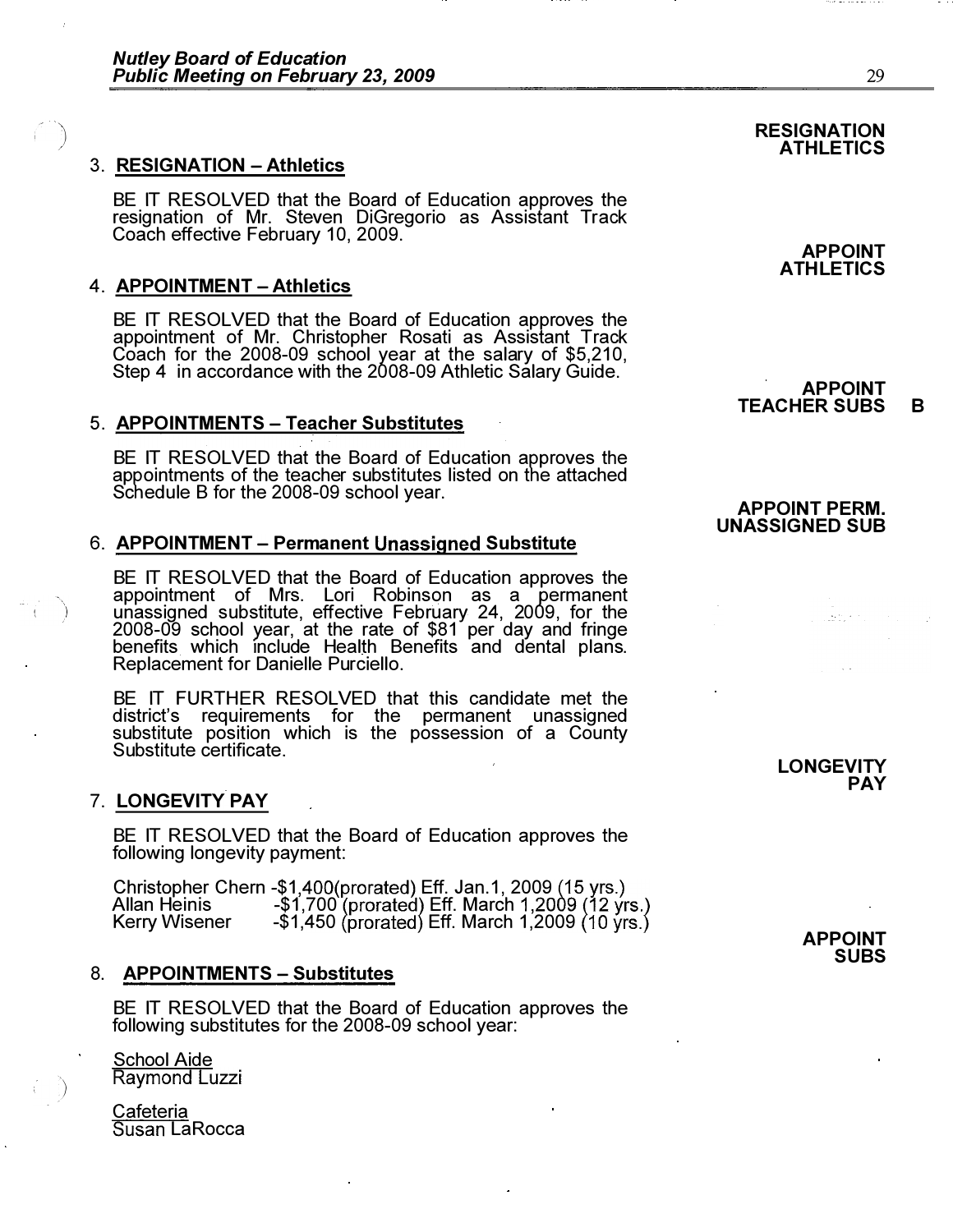# 9. EXTRA COMPENSATION

BE IT RESOLVED that the Board of Education approves the following personnel be paid extra compensation in the amounts indicated for services rendered:

# PAYMENT FOR HEALTH DYNAMICS CLASSES-Month of January, 2009

Rose Cioffi **\$250.00** 

PAYMENT FOR ZERO PERIOD SRA - January 13, 14, 15,<br>16, 20, 21, 22, 23, 26, 27, 29, 30, 2009

| \$504.00 |
|----------|
| 504.00   |
| 504.00   |
|          |

# PAYMENT FOR MATHCOUNTS COMPETITION-Montclair State University - February 7, 2009

Nancy Foglio \$233.82

#### KINDERGARTEN CURRICULUM REVISION - **February 7, 2009**

| Patricia Adubato<br><b>Danielle Cancelliere</b><br>Rosemary Clerico<br>Dana DiGiacomo | \$103.92<br>103.92<br>135.12<br>103.92 |
|---------------------------------------------------------------------------------------|----------------------------------------|
| <b>Susan Dingwell</b>                                                                 | 103.92                                 |
| Jennifer Farro                                                                        | 103.92                                 |
| <b>Holly Jasnowitz</b>                                                                | 103.92                                 |
| Debra Marchese                                                                        | 103.92                                 |
| Claudia Marra                                                                         | 103.92                                 |
| Rosa Santoriello                                                                      | 103.92                                 |
| <b>Roxanne Tsairis</b>                                                                | 103.92                                 |
|                                                                                       |                                        |

# LANGUAGE ARTS LITERACY CURRICULUM -Grades 1-4 - February 7, 2009

| Gerard Adubato          | \$103.92 |
|-------------------------|----------|
| <b>Kimberly Algieri</b> | 103.92   |
| Lenore Chieffo          | 103.92   |
| <b>Kristine Comune</b>  | 103.92   |
| Michele Cristantiello   | 103.92   |
| <b>Cynthia DeBonis</b>  | 135.12   |
| Patricia Griffin        | 103.92   |
| Joan Lightfoot          | 103.92   |
| Linda Moscaritola       | 103.92   |
| <b>Carol Perrone</b>    | 103.92   |
| <b>Lorraine Restel</b>  | 135.12   |
| Joanne Tibaldo          | 103.92   |
| <b>Carol VonAchen</b>   | 103.92   |
| Jenifer Wilson          | 103.92   |



30

)



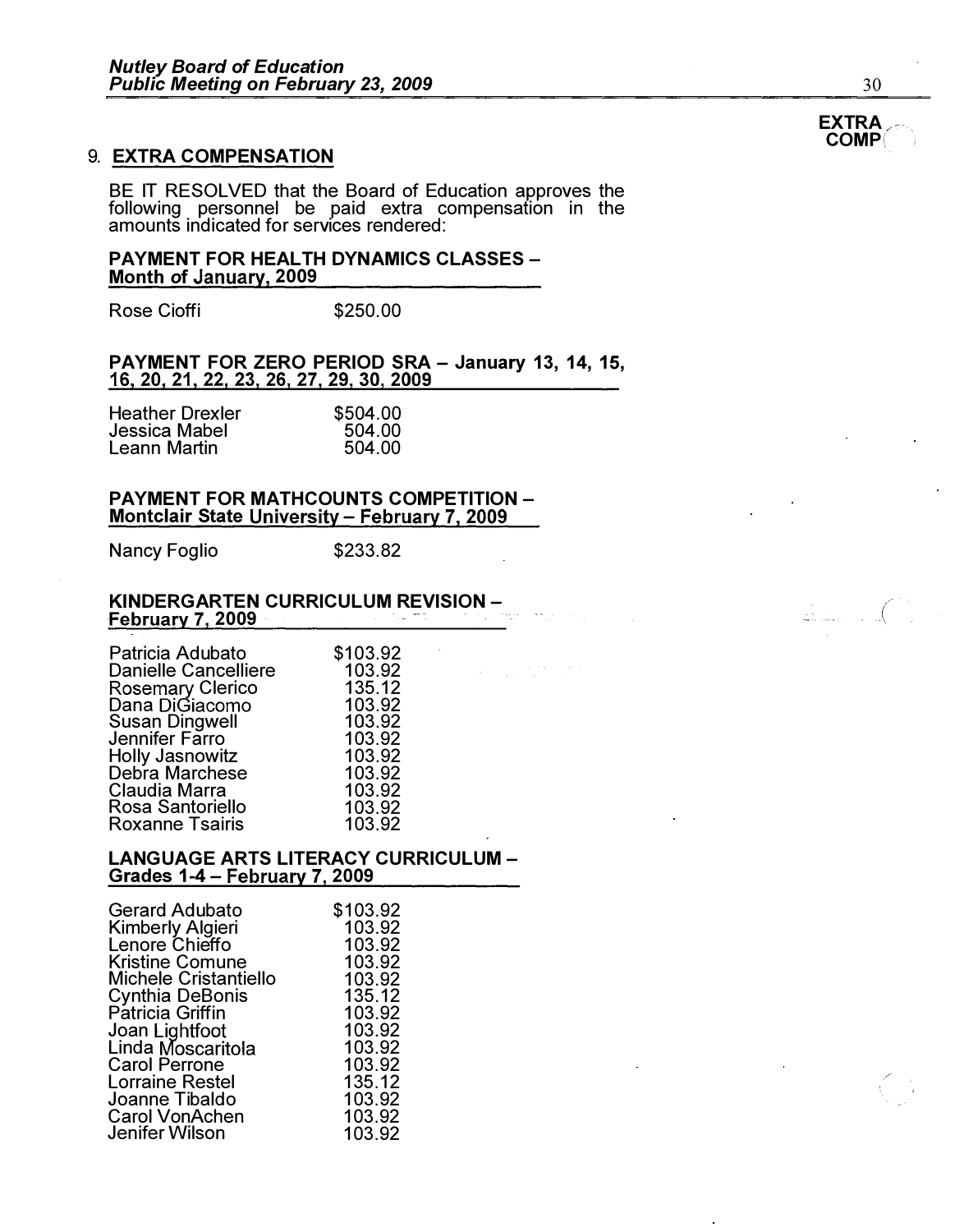### MATHEMATICS CURRICULUM REVISION-Grades 7- 8 – February 7, 2009

| Linda Batson           | \$103.92 |
|------------------------|----------|
| <b>Jill Freedman</b>   | 103.92   |
| <b>Natalie Gatto</b>   | 103.92   |
| Connie Inguanti        | 103.92   |
| Sheryl Holly           | 103.92   |
| Michael Kearney        | 135.12   |
| <b>Leann Martin</b>    | 103.92   |
| <b>Frank Sasso</b>     | 103.92   |
| David Sorensen         | 135.12   |
| <b>Lawrence Tuorto</b> | 103.92   |
|                        |          |

### CENTRAL DETENTION COVERAGE -Month of January, 2009

# **High School**

 $\left(\frac{1}{2}\right)$ 

.. )

| Joseph Cimo<br>John Gulardo | \$262.78 |
|-----------------------------|----------|
|                             | 18.77    |
| Denise Mazza                | 56.31    |
| <b>Christine Polk</b>       | 75.08    |
| <b>Michael Russomano</b>    | 18.77    |
| Lisa Vallo                  | 187.70   |

# JHW Middle School

| Joseph Cappello    | 37.54 |
|--------------------|-------|
| Melissa Echevarria | 75.08 |
| Tracy Egan         | 75.08 |
| Deanna Fredricks   | 18.77 |
| Jenny Lombardo     | 75.08 |
| Luann Zullo        | 37.54 |

# SATURDAY MORNING SUSPENSIONS - **Month of January, 2009**

# JHW Middle School

| Joseph Cappello<br>Marcellino Marra | \$156.90 |
|-------------------------------------|----------|
|                                     | 78.45    |

#### SPECIAL CLASS PLACEMENT

a Pietre

# 10. SPECIAL CLASS PLACEMENT – Educationally Disabled <u>Students</u>

BE IT RESOLVED that the Board of Education authorizes the attendance of a student in out-of-district special education classes for the 2008-09 school year as follows:

المناولين المراد

31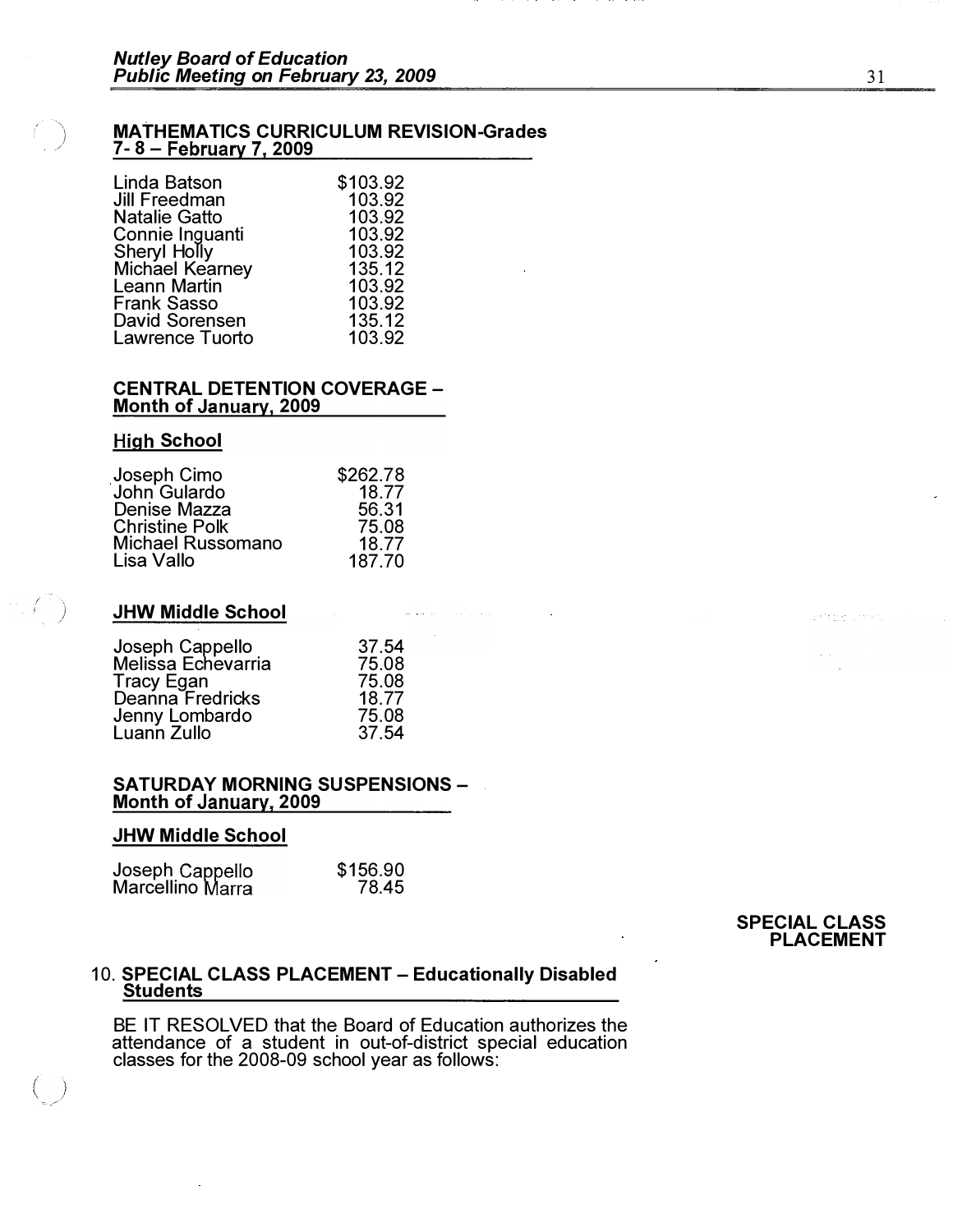No.of  $\overline{\phantom{a}}$  is a  $\overline{\phantom{a}}$  Eff.

School Students Classification Date Tuition

Stepping Stones/ 1 **ARC** of Essex County Livingston, NJ

Preschool 2/4/09 \$19,434.93 Handicapped

# **BUSINESS ADMINISTRATOR/** BOARD SECRETARY'S RESOLUTIONS

Trustee Sautter moved, Trustee Frannicola seconded, a motion that the Board approves the Board Secretary's Resolutions numbers 1 through 8 as listed below.

Resolutions numbers 1 through 8 were approved by roll call vote with the following exceptions:

1. Trustee Rogers abstained on check  $\#079188 - \text{Essex}$ County Department of Parks Recreation.

# 1. SECRETARY & TREASURER'S REPORT

BE IT RESOLVED that the Board of Education approves the acknowledgement and acceptance of the reports of the Board Secretary (Appendix A) and Treasurer of School Monies (Appendix B) for the period ending January 31, 2009.

# 2. CERTIFICATION OF MAJOR ACCOUNT FUND STATUS

BE IT RESOLVED that pursuant to NJAC  $6A:23-2.11(c)$  4, the Nutley Board of Education certifies that as of January 31, 2009, after review of the Secretary's monthly financial report (Appropriations section) and upon consultation with the district offiCials, to the best of its knowledge no account or fund has been over-expended in violation of  $6A:23-2.11(b)$  and that sufficient funds are available to meet the district's financial obligations for the remainder of the fiscal year. (Major funds are General Fund, Capital Projects and Debt Service.)

# 3. BILLS AND MANDATORY PAYMENTS

BE IT RESOLVED that the Board of Education approves the payment of bills and mandatory payments dated February 23, 2009 in the total amount of \$6,152,081.06 (Appendix C).

# RESOLUTIONS

### SECY. & TREAS. A<br>REPORTS B **REPORTS**

 $\mathbb{L}$ sing  $\Big(\begin{array}{c} \mathbb{I} \ \mathbb{I} \end{array} \Big)$ 

# **CERTIFICATION** MAJOR ACCOUNT **FUND STATUS**

**BILLS &** MANDATORY C

**BA**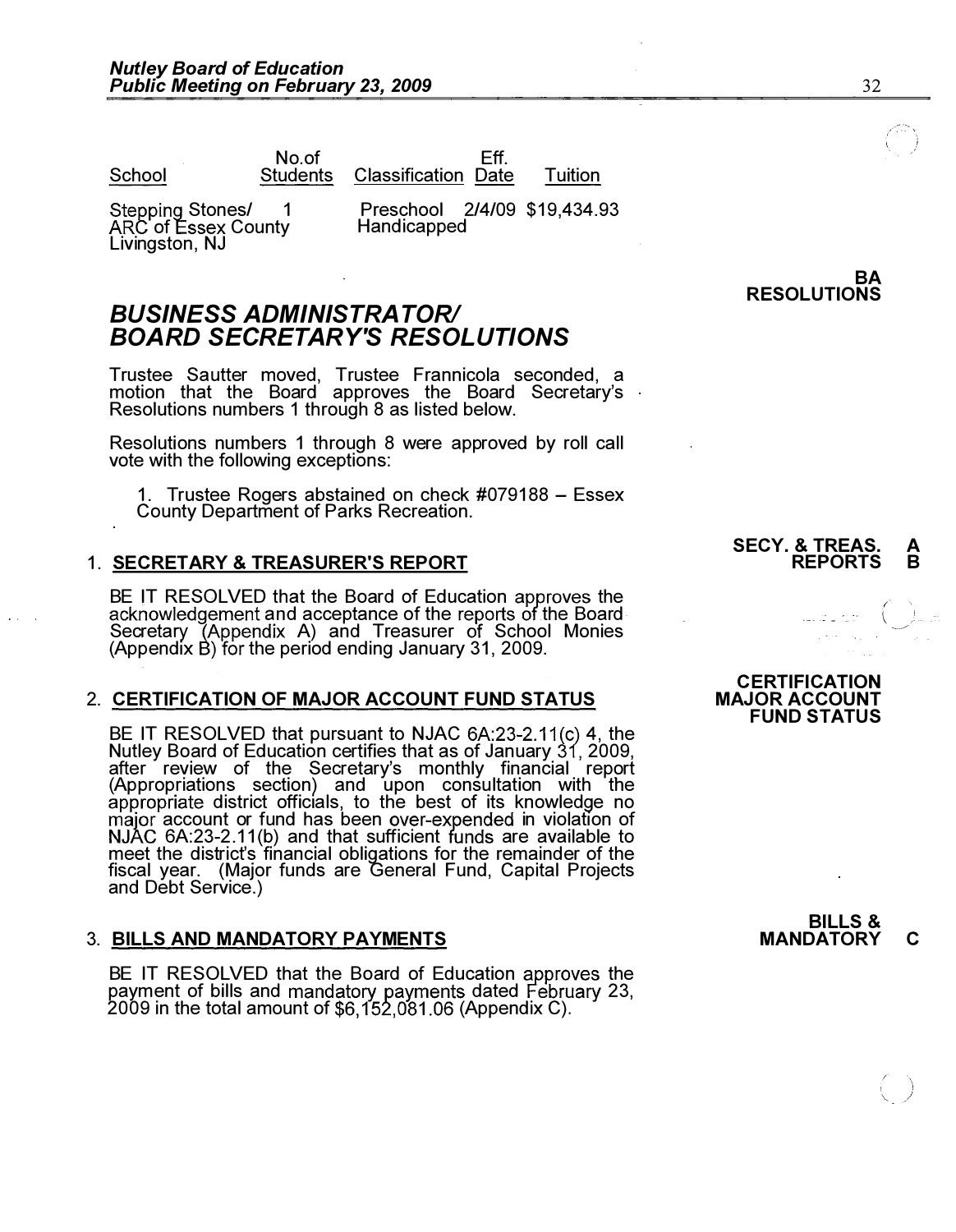$\mathcal{L} \subset \mathbb{R}^n$  $($   $)$ 

# 4. REQUESTS FOR USE OF SCHOOL BUILDINGS AND **GROUNDS**

BE IT RESOLVED that the Board of Education approves the requests for the use of school buildings and grounds (Appendix D), that conform to the rules and regulations set by the Board of<br>Education Education.

# 5. TRANSFER SCHEDULE

BE IT RESOLVED that the Board of Education approves, in compliance with NJAC 6A:23-2.11(c)3ii, and NJSA 18A:22-8-1,<br>the transfers in the 2008-09 budget dated January 31, 2009 in<br>the amount of \$927,489.15.as appended (Appendix E) the transfers in the 2008-09 budget dated January 31, 2009 in the amount of  $$927,489.15$  as appended (Appendix E).

# 6. APPROVAL OF TRAVEL LIST

BE IT RESOLVED that the Board of Education approves the travel list and all expenses per (Appendix F).

# 7. APPROVAL OF FIELD TRIPS

BE IT RESOLVED that the Board of Education approves the field trip list and all expenses per (Appendix G).

# 8. **IMPLEMENTATION OF ALTERNATIVE SCHOOL**

Whereas, there exists a need to implement an Alternative School for certain students of both the Nutley Board of Education and the Bloomfield Board of Education; and

Whereas, both school Superintendents have met to discuss the common need for this type of educational environment and have designed a conceptual framework for implementation; and

Whereas, a funding mechanism for this joint endeavor has arisen in the form of a Federal Grant named Safe Schools/Healthy Initiative Grant which is due on March 4, 2009; and

Whereas, both the Nutley Board of Education and the Bloomfield Board of Education desire to apply for this grant to serve as the basis for initial funding for this joint project;

NOW THEREFORE, BE IT RESOLVED; by the Nutley Board of Education, in the County of Essex, State of New Jersey as follows:

#### USE OF BUILDINGS AND GROUNDS D

TRANSFER E **SCHEDULE** 

APPROVAL TRAVEL LIST F

APPROVAL FIELD TRIPS G

### IMPLEMENTATION OF AL TERNATIVE SCHOOL

.----. � �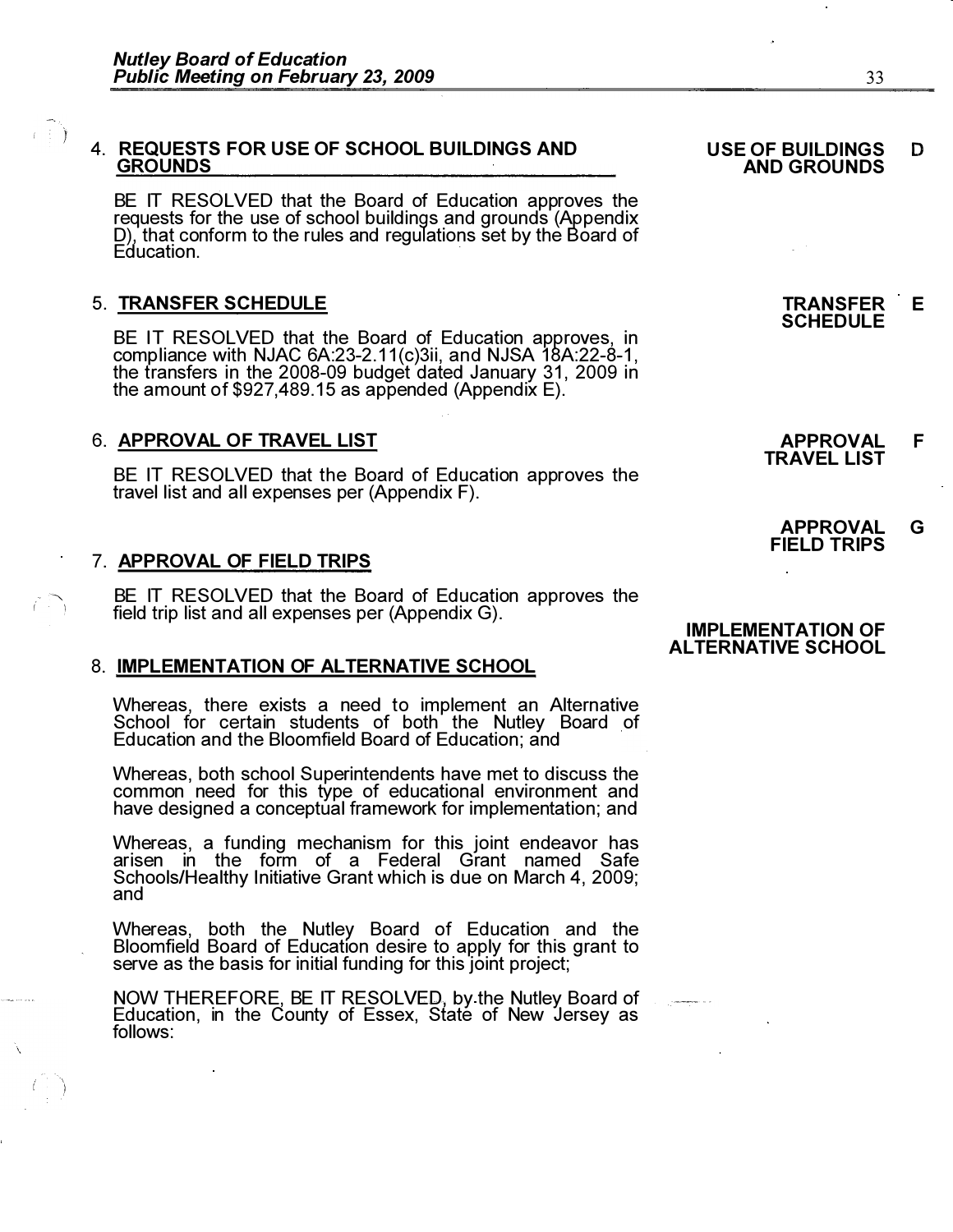The Board of Education hereby endorses and supports the joint endeavor with the Bloomfield Board of Education for the implementation of a shared Alternative School and further supports the application as submitted for the Safe Schools/Health Student grant.

# 9. MEMORIAL Mr. Gino Giua

Trustee Sautter moved, and Trustee Kuchta seconded, the following resolution. Upon being put to a roll call vote the resolution was approved.

WHEREAS, it is with a sense of deep sorrow and regret that the Nutley Board of Education records the death of Mr. Gino Giua on January 6, 2009, and

WHEREAS, Mr. Giua had served the Nutley Public Schools as for 42 years, retiring as Manager of Buildings & Grounds, and

WHEREAS, Mr. Giua won the respect of all those with whom he came in contact for his dedication to the Nutley School District,

NOW, THEREFORE, BE IT RESOLVED, That the Board of Education of the Township of Nutley extends deepest sympathy to the members of his family, and

BE IT FURTHER RESOLVED that this resolution be made a part of the minutes of this meeting and a copy sent to the members of his family.

# HEARING OF CITIZENS

Resident Mike Russo asked about the food management services.

Several residence asked questions about Tri-Tech Engineering and made comments regarding the Nutley School District Building Program Irregularities Report done by the State of New Jersey Department of Education Office of Fiscal Accountability and Compliance Investigations Unit.

Mr. Pomaco stated that the Board is in pending litigation with Tri-Tech and the Board will have a public meeting to discuss these allegations after they have a special meeting.

# HEARING OF **CITIZENS**

. , ' ... ", -

**MEMORIAL**